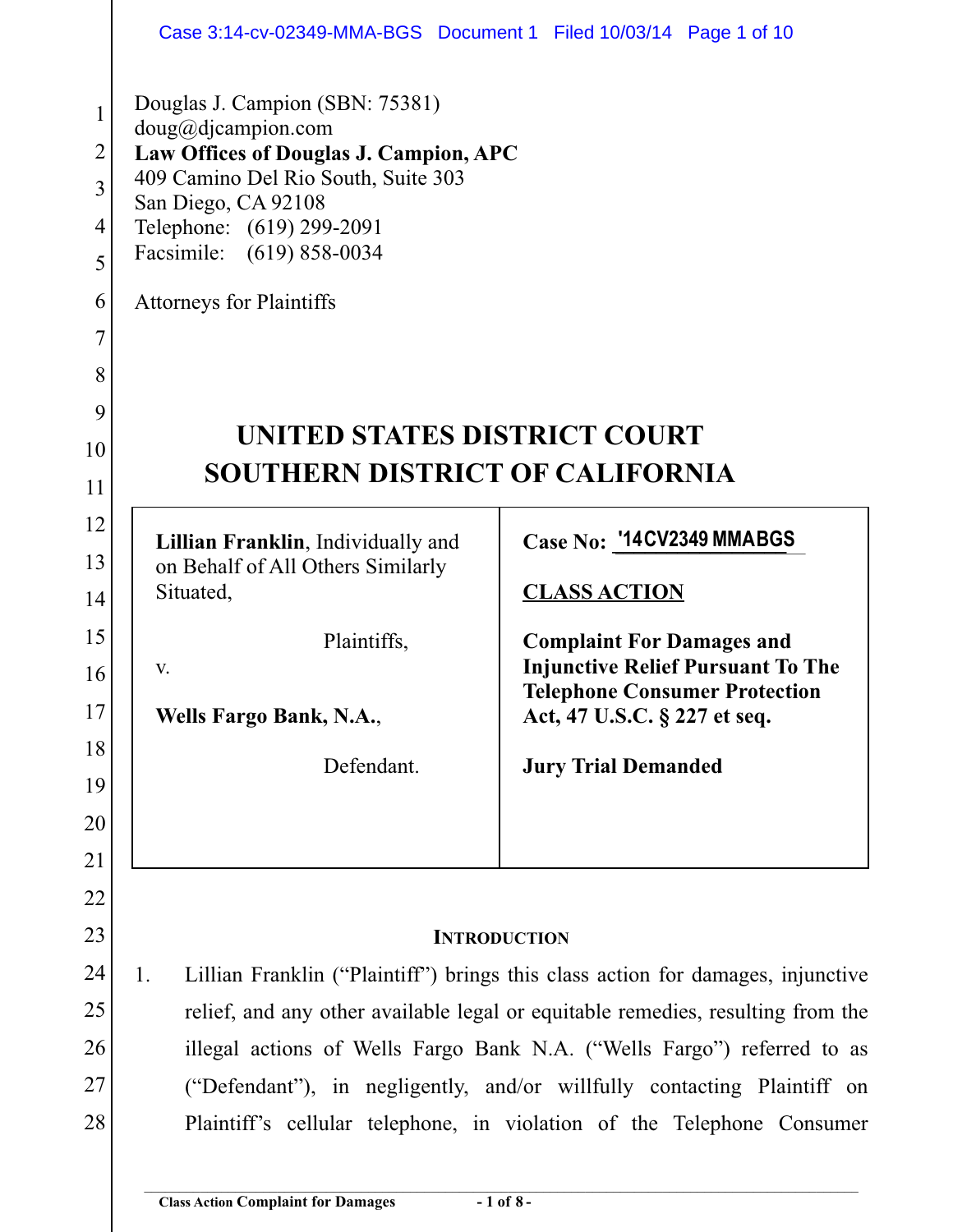Protection Act, 47 U.S.C. § 227 et seq., ("TCPA"), thereby invading Plaintiff's privacy. Plaintiff alleges as follows upon personal knowledge as to herself and her own acts and experiences, and, as to all other matters, upon information and belief, including investigation conducted by her attorneys. **JURISDICTION AND VENUE** 2. Jurisdiction is proper under 28 U.S.C. § 1332(d)(2) because Plaintiff seeks up to \$1,500 in damages for each call in violation of the TCPA, which, when aggregated among a proposed class number in the tens of thousands, exceeds the \$5,000,000 threshold for federal court jurisdiction. Further, Plaintiff seeks relief on behalf of a national class, which will result in at least one class member belonging to a different state than that of Defendant. Therefore, both elements of diversity jurisdiction under the Class Action Fairness Act of 2005 ("CAFA") are present, and this Court has jurisdiction. 3. Venue is proper in the United States District Court for the Southern District of California pursuant to 18 U.S.C. § 1391(b) and 1441(a) because Defendant does business within the State of California and the County of San Diego. **PARTIES** 4. Plaintiff is, and at all times mentioned herein was, an individual citizen and resident of the State of California. Plaintiff is, and at all times mentioned herein was, a "person" as defined by 47 U.S.C. § 153 (10). 5. Plaintiff is informed and believed, and thereon allege, that Defendant is, and at all times mentioned herein was a corporation. 6. Wells Fargo's primary corporate address is 1 Home Campus Mac X2401-049, Des Moines, IA 50328. Wells Fargo is, and at all times mentioned herein was, a corporation and a "person," as defined by 47 U.S.C. § 153 (10). 7. Plaintiff is informed and believes, and thereon alleges, that at all times relevant Defendant conducted business in the State of California and in the County of San Diego. 1 2 3 4 5 6 7 8 9 10 11 12 13 14 15 16 17 18 19 20 21 22 23 24 25 26 27 28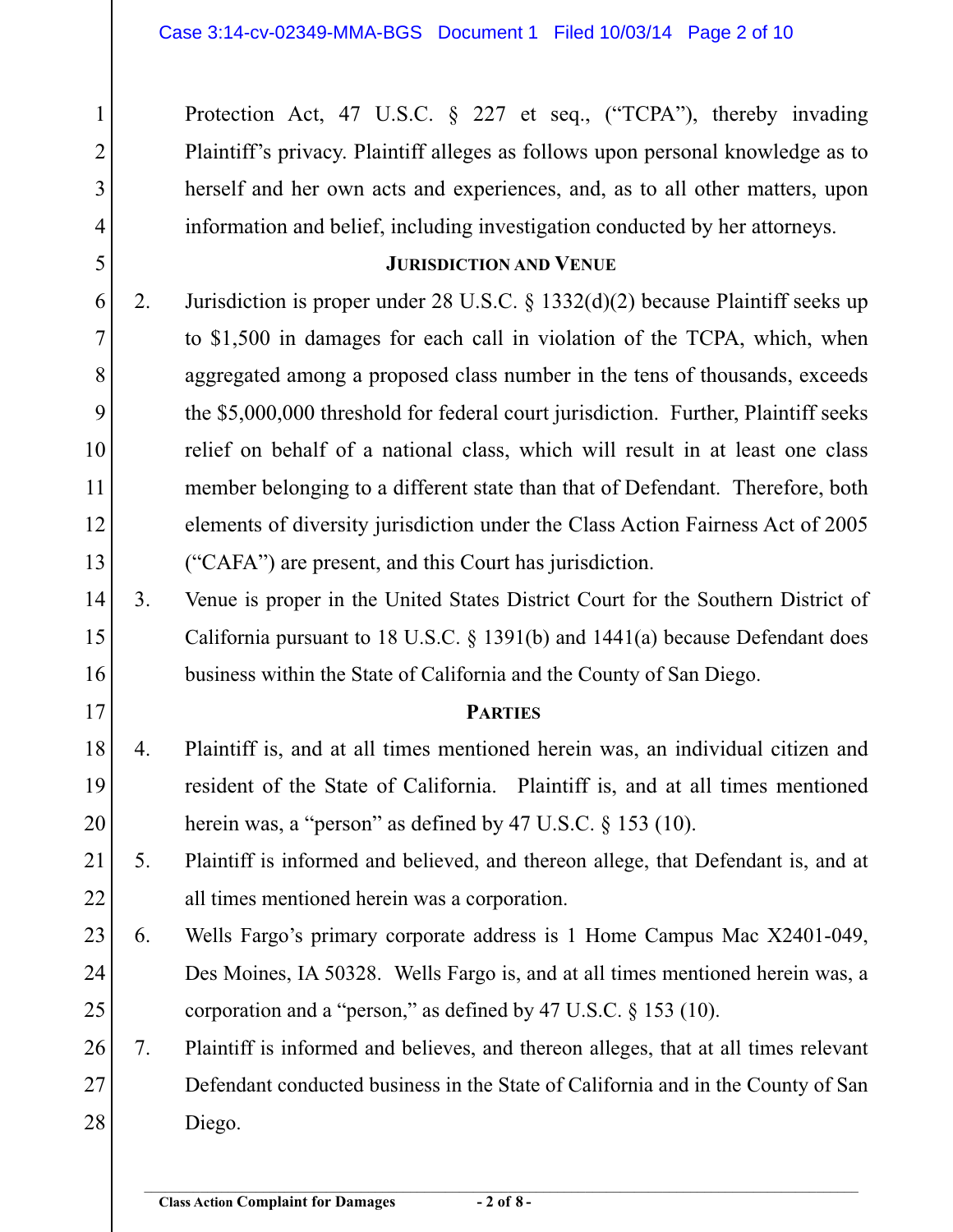## **FACTUAL ALLEGATIONS**

- 8. At all times relevant, Plaintiff Lillian Franklin was an individual residing within the County of San Diego in the State of California. Plaintiff Lillian Franklin is, and at all times mentioned herein was, a "person" as defined by 47 U.S.C. § 153 (10). 2 3 4 5
- 9. Defendant is and at all times mentioned herein was, a corporation and a "person," as defined by 47 U.S.C.  $\S$  153 (10). 6 7
- 10. At all times relevant Defendant conducted business in the State of California and in the County of San Diego. 8 9
- 11. On multiple occasions over numerous days, all prior to the date this Complaint was filed, but sometime after four years prior to the date this Complaint was filed, Defendant contacted Plaintiff on Plaintiff's cellular telephone via an "automatic telephone dialing system," as defined by 47 U.S.C. § 227 (a)(1). 10 11 12 13 14
- 12. During these telephone calls Defendant used "an artificial or prerecorded voice" as prohibited by 47 U.S.C.  $\S 227$  (b)(1)(A). 15 16
- 13. The telephone number Defendant called was assigned to a cellular telephone service for which Plaintiff incurs a charge for incoming calls pursuant to 47 U.S.C.  $\S 227$  (b)(1). 17 18 19
- 14. These telephone calls constituted calls that were not for emergency purposes as defined by 47 U.S.C.  $\S 227 (b)(1)(A)(i)$ . 20 21
- 15. Plaintiff Lillian Franklin did not provide prior express consent to receive calls on her cellular telephone, pursuant to 47 U.S.C.  $\S$  227 (b)(1)(A). Lillian Franklin did not have a credit card account with Wells Fargo and the calls that she received were intended for the collection of the account of another person, a deceased individual. 22 23 24 25 26
- 16. These telephone calls by Defendants violated 47 U.S.C. § 227(b)(1). 27
- // 28

1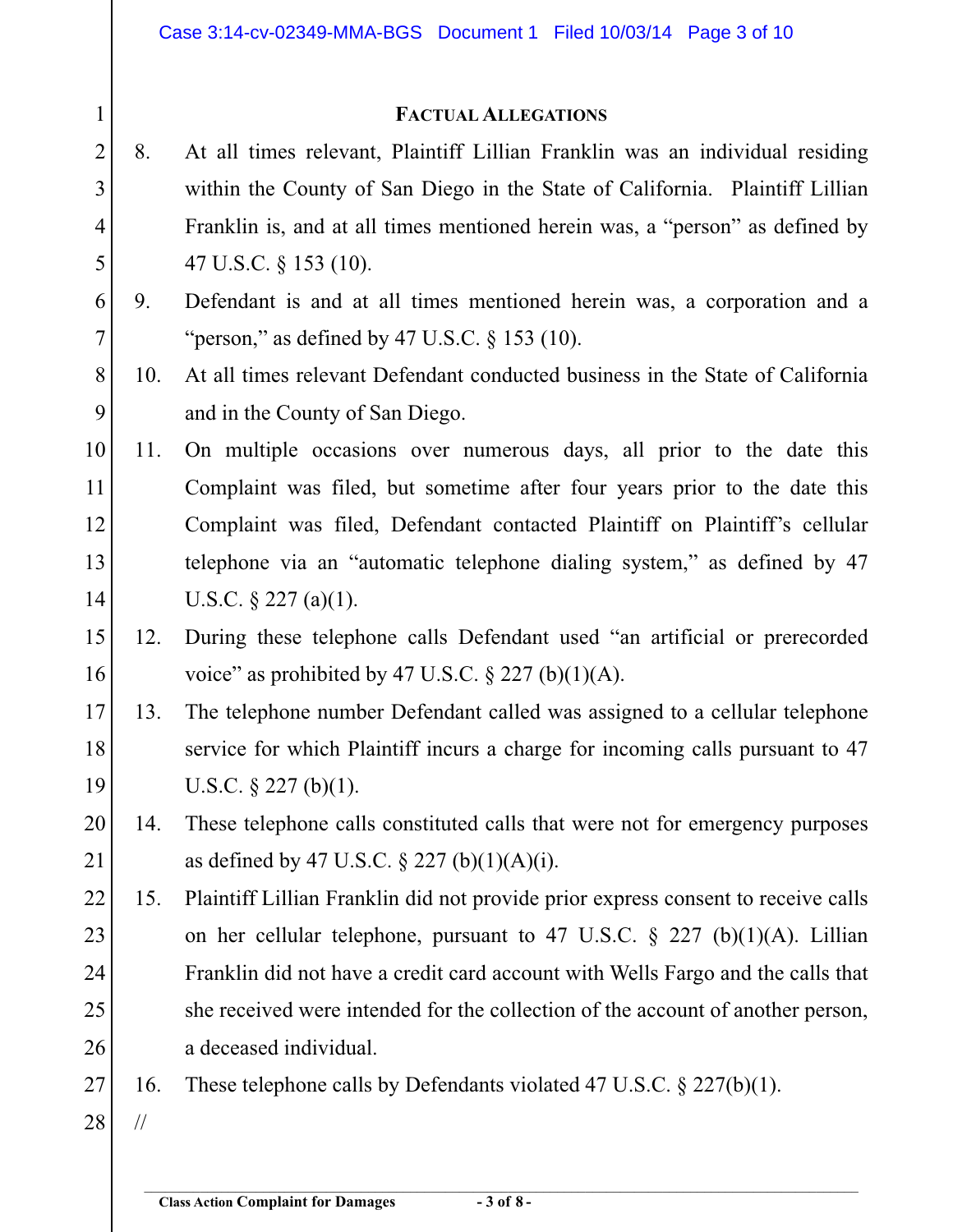## **CLASS ACTION ALLEGATIONS**

17. Plaintiff brings this action on behalf of herself and on behalf of and all others similarly situated ("The Class and Subclass One").

18. Plaintiff represents, and is a member of, The Class, consisting "**of all persons within the United States who received any telephone call from Defendant to said person's cellular telephone made through the use of any automatic telephone dialing system or an artificial or prerecorded voice, within the four years prior to the filing of this Complaint regarding the collections of alleged debt/s for Wells Fargo credit card accounts**". 4 5 6 7 8 9

- 19. Defendant, its employees and agents are excluded from The Class. Plaintiff does not know the number of members in The Class, but believes The Class number in the tens of thousands, if not more. Thus, this matter should be certified as a Class action to assist in the expeditious litigation of this matter. 10 11 12 13
- 20. Plaintiff and members of The Class were harmed by the acts of Defendant in at least the following ways: Defendant illegally contacted Plaintiff and Class members via their cellular telephones thereby causing Plaintiff and Class members to incur certain cellular telephone charges or reduce cellular telephone time for which Plaintiff and Class members previously paid, by having to retrieve or administer messages left by Defendant during those illegal calls, and invading the privacy of said Plaintiff and Class members. Plaintiff and The Class were damaged thereby. 14 15 16 17 18 19 20 21
- 21. This suit seeks only damages and injunctive relief for recovery of economic injury on behalf of The Class and it expressly is not intended to request any recovery for personal injury and claims related thereto. Plaintiff reserves the right to expand The Class definition to seek recovery on behalf of additional persons as warranted as facts are learned in further investigation and discovery. 22 23 24 25 26 27
- 28

1

2

3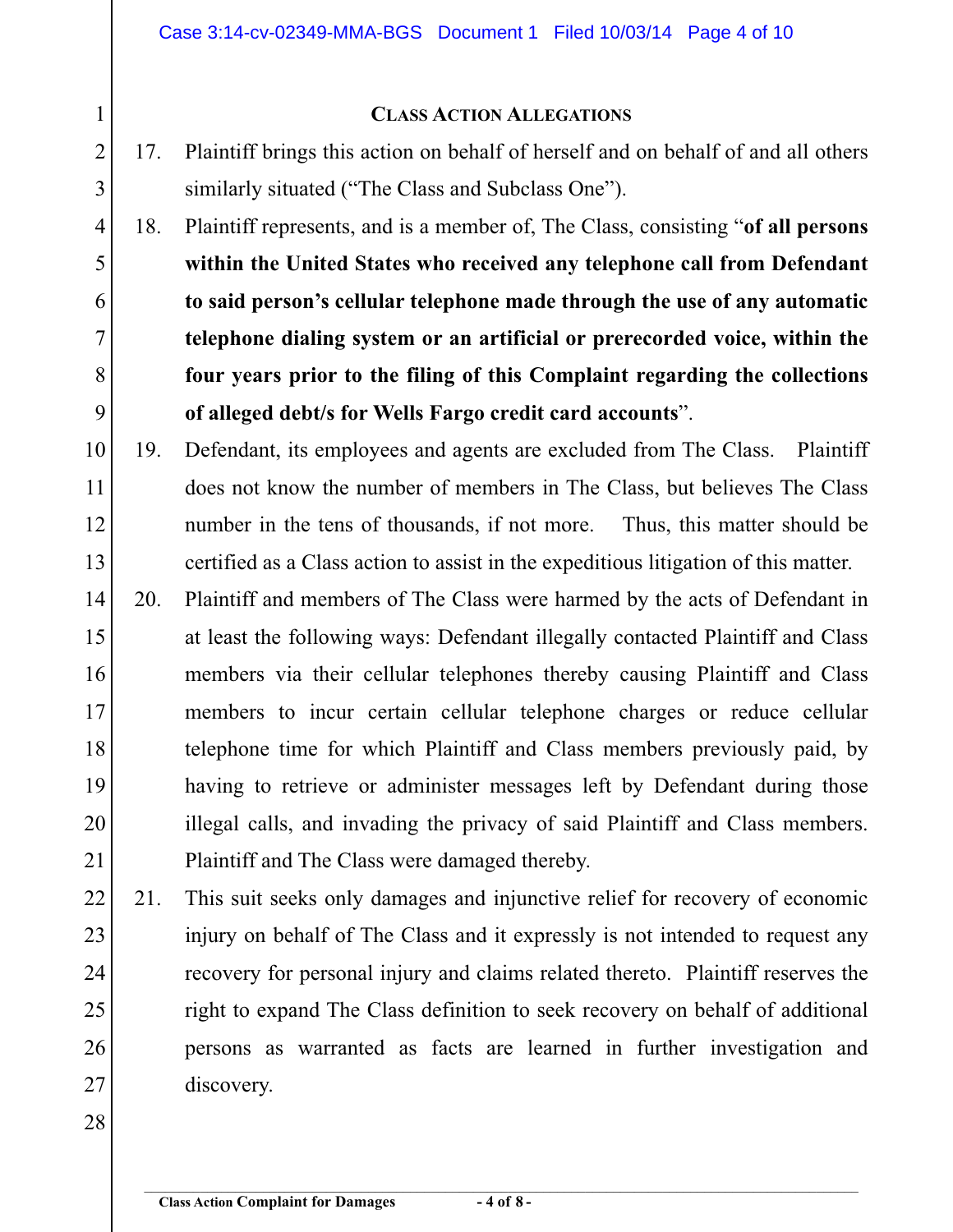- 22. The joinder of the Class members is impractical and the disposition of their claims in the Class action will provide substantial benefits both to the parties and to the court. The Class can be identified through Defendant's records. 2 3
- 23. There is a well-defined community of interest in the questions of law and fact involved affecting the parties to be represented. The questions of law and fact to the Class predominate over questions which may affect individual Class members, including the following: 4 5 6 7
- a. Whether, within the four years prior to the filing of this Complaint, Defendant made any call (other than a call made for emergency purposes or made with the prior express consent of the called party) to a Class member using any automatic telephone dialing system or an artificial or prerecorded voice to any telephone number assigned to a cellular telephone service. 8 9 10 11 12 13
- b. Whether Plaintiff and the Class were damaged thereby, and the extent of damages for such violation; and 14 15
- c. Whether Defendant should be enjoined from engaging in such conduct in the future. 16 17
- 24. As people that received numerous calls using an automatic telephone dialing system or an artificial or prerecorded voice, without Plaintiff's express prior consent, Plaintiff is asserting claims that are typical of the Class. Plaintiff will fairly and adequately represent and protect the interests of the Class in that Plaintiff has no interest antagonistic to any member of the Class. 18 19 20 21 22
- 25. Plaintiff and the members of the Class have all suffered irreparable harm as a result of the Defendant's unlawful and wrongful conduct. Absent a class action, the Class will continue to face the potential for irreparable harm. In addition, these violations of law will be allowed to proceed without remedy and Defendant will likely continue such illegal conduct. Because of the size 23 24 25 26 27
- 28

1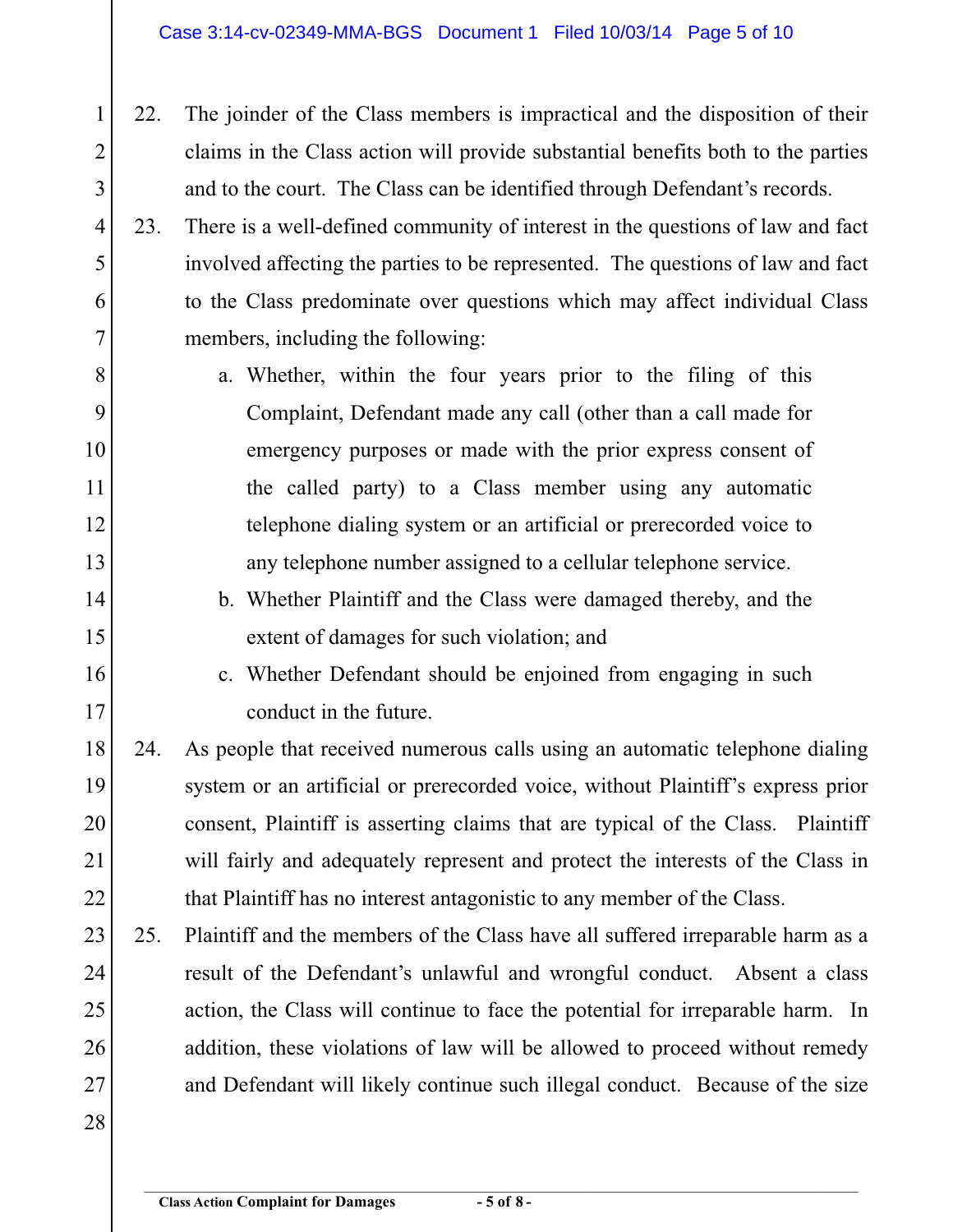of the individual Class member's claims, few, if any, Class members could afford to seek legal redress for the wrongs complained of herein.

- 26. Plaintiff has retained counsel experienced in handling class action claims and claims involving violations of the Telephone Consumer Protection Act. 3 4
- 27. A class action is a superior method for the fair and efficient adjudication of this controversy. Class-wide damages are essential to induce Defendant to comply with federal and California law. The interest of Class members in individually controlling the prosecution of separate claims against Defendant is small because the maximum statutory damages in an individual action for violation of privacy are minimal. Management of these claims is likely to present significantly fewer difficulties than those presented in many class claims. 5 6 7 8 9 10 11 12
- 28. Defendant has acted on grounds generally applicable to the Class, thereby making appropriate final injunctive relief and corresponding declaratory relief with respect to the Class as a whole. 13 14 15
- 16

1

2

- 17
- 18

19

**47 U.S.C. § 227** *ET SEQ.* 29. Plaintiff incorporates by reference all of the above paragraphs of this

**FIRST CAUSE OF ACTION NEGLIGENT VIOLATIONS OF THE TELEPHONE CONSUMER PROTECTION ACT**

- Complaint as though fully stated herein. 20
- 30. The foregoing acts and omissions of Defendant constitute numerous and multiple negligent violations of the TCPA, including but not limited to each and every one of the above-cited provisions of 47 U.S.C. § 227 *et seq.*  21 22 23
- 31. As a result of Defendant's negligent violations of 47 U.S.C. § 227 *et seq*, Plaintiff and The Class are entitled to an award of \$500.00 in statutory damages, for each and every violation, pursuant to 47 U.S.C.  $\S 227(b)(3)(B)$ . 24 25 26
- 32. Plaintiff and The Class are also entitled to and seek injunctive relief prohibiting such conduct in the future. 27 28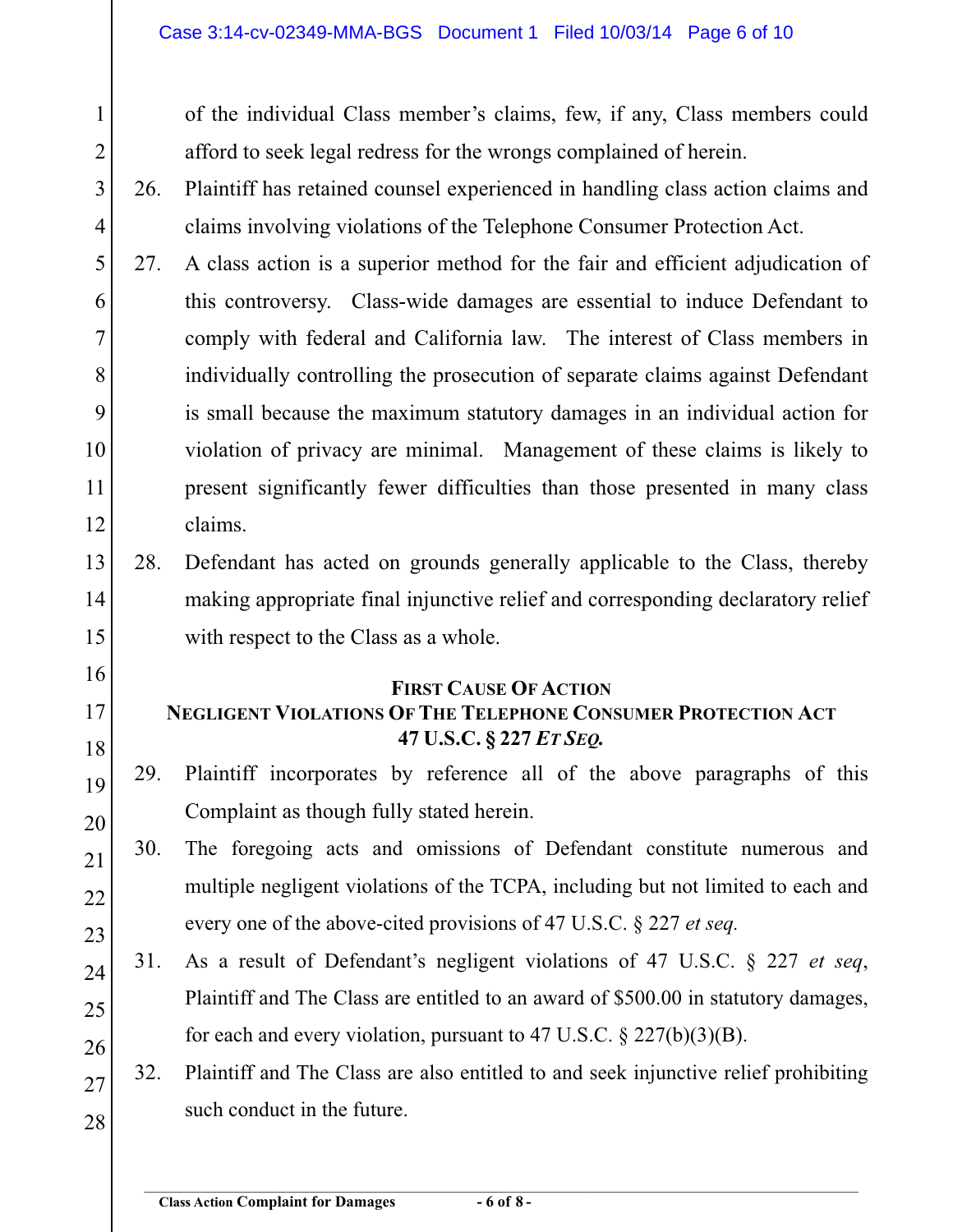|                          | Case 3:14-cv-02349-MMA-BGS Document 1 Filed 10/03/14 Page 7 of 10                                                                                  |  |  |  |  |  |  |  |  |
|--------------------------|----------------------------------------------------------------------------------------------------------------------------------------------------|--|--|--|--|--|--|--|--|
| 1<br>$\overline{2}$<br>3 | <b>SECOND CAUSE OF ACTION</b><br><b>KNOWING AND/OR WILLFUL VIOLATIONS OF THE</b><br><b>TELEPHONE CONSUMER PROTECTION ACT</b>                       |  |  |  |  |  |  |  |  |
| $\overline{4}$           | 47 U.S.C. § 227 ET SEQ.<br>Plaintiff incorporates by reference paragraphs 1 through 30 of this Complaint<br>33.                                    |  |  |  |  |  |  |  |  |
| 5                        | as though fully stated herein.                                                                                                                     |  |  |  |  |  |  |  |  |
| 6                        | 34.                                                                                                                                                |  |  |  |  |  |  |  |  |
| 7                        | The foregoing acts and omissions of Defendant constitute numerous and<br>multiple knowing and/or willful violations of the TCPA, including but not |  |  |  |  |  |  |  |  |
| 8                        | limited to each and every one of the above-cited provisions of 47 U.S.C. § 227 et                                                                  |  |  |  |  |  |  |  |  |
| 9                        |                                                                                                                                                    |  |  |  |  |  |  |  |  |
| 10                       | seq.<br>35.<br>As a result of Defendant's knowing and/or willful violations of 47 U.S.C. § 227                                                     |  |  |  |  |  |  |  |  |
| 11                       | et seq., Plaintiff and the The Class are entitled to treble damages, as provided by                                                                |  |  |  |  |  |  |  |  |
| 12                       | statute, up to \$1,500.00, for each and every violation, pursuant to 47 U.S.C. $\S$                                                                |  |  |  |  |  |  |  |  |
| 13                       | $227(b)(3)(B)$ and 47 U.S.C. § 227(b)(3)(C).                                                                                                       |  |  |  |  |  |  |  |  |
| 14                       | 36.<br>Plaintiff and The Class are also entitled to and seek injunctive relief prohibiting                                                         |  |  |  |  |  |  |  |  |
| 15                       | such conduct in the future.                                                                                                                        |  |  |  |  |  |  |  |  |
| 16                       | <b>PRAYER FOR RELIEF</b>                                                                                                                           |  |  |  |  |  |  |  |  |
| 17                       | Wherefore, Plaintiff respectfully requests the Court grant Plaintiff and The Class                                                                 |  |  |  |  |  |  |  |  |
| 18                       | members the following relief against Defendant:                                                                                                    |  |  |  |  |  |  |  |  |
| 19                       |                                                                                                                                                    |  |  |  |  |  |  |  |  |
| 20                       | <b>FIRST CAUSE OF ACTION FOR NEGLIGENT VIOLATION OF</b>                                                                                            |  |  |  |  |  |  |  |  |
| 21                       | THE TCPA, 47 U.S.C. § 227 ET SEQ.                                                                                                                  |  |  |  |  |  |  |  |  |
| 22                       | As a result of Defendant's negligent violations of 47 U.S.C. $\S$ 227(b)(1),                                                                       |  |  |  |  |  |  |  |  |
| 23                       | Plaintiff seeks for herself and each Class member \$500.00 in statutory                                                                            |  |  |  |  |  |  |  |  |
| 24                       | damages, for each and every violation, pursuant to 47 U.S.C. $\S 227(b)(3)(B)$ .                                                                   |  |  |  |  |  |  |  |  |
| 25                       | Pursuant to 47 U.S.C. $\S$ 227(b)(3)(A), injunctive relief prohibiting such                                                                        |  |  |  |  |  |  |  |  |
| 26                       | conduct in the future.                                                                                                                             |  |  |  |  |  |  |  |  |
| 27                       | Any other relief the Court may deem just and proper.                                                                                               |  |  |  |  |  |  |  |  |
| 28                       | $\frac{1}{2}$                                                                                                                                      |  |  |  |  |  |  |  |  |
|                          |                                                                                                                                                    |  |  |  |  |  |  |  |  |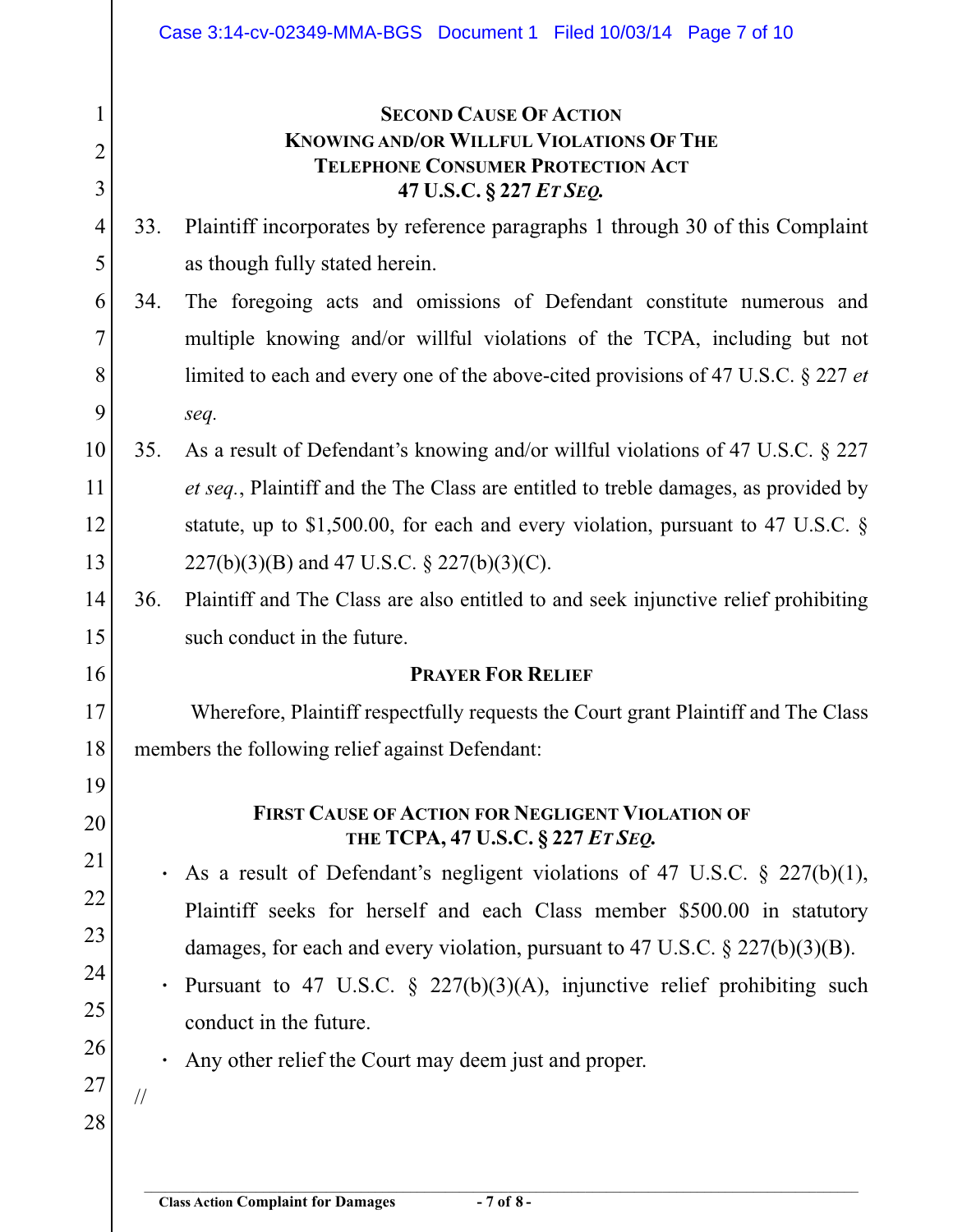|                     | Case 3:14-cv-02349-MMA-BGS Document 1 Filed 10/03/14 Page 8 of 10                                                                                                                                                               |  |  |  |  |  |  |  |  |  |  |
|---------------------|---------------------------------------------------------------------------------------------------------------------------------------------------------------------------------------------------------------------------------|--|--|--|--|--|--|--|--|--|--|
| 1<br>$\overline{2}$ | <b>SECOND CAUSE OF ACTION FOR KNOWING AND/OR WILLFUL VIOLATION</b><br>OF THE TCPA, 47 U.S.C. § 227 ET SEQ.                                                                                                                      |  |  |  |  |  |  |  |  |  |  |
| 3                   | As a result of Defendant's willful and/or knowing violations of 47 U.S.C. §                                                                                                                                                     |  |  |  |  |  |  |  |  |  |  |
| $\overline{4}$      | $227(b)(1)$ , Plaintiff seeks for herself and each Class member treble damages,<br>as provided by statute, up to \$1,500.00 for each and every violation, pursuant<br>to 47 U.S.C. § 227(b)(3)(B) and 47 U.S.C. § 227(b)(3)(C). |  |  |  |  |  |  |  |  |  |  |
| 5                   |                                                                                                                                                                                                                                 |  |  |  |  |  |  |  |  |  |  |
| 6                   |                                                                                                                                                                                                                                 |  |  |  |  |  |  |  |  |  |  |
| 7                   | Pursuant to 47 U.S.C. $\S$ 227(b)(3)(A), injunctive relief prohibiting such                                                                                                                                                     |  |  |  |  |  |  |  |  |  |  |
| 8                   | conduct in the future.                                                                                                                                                                                                          |  |  |  |  |  |  |  |  |  |  |
| 9                   | Any other relief the Court may deem just and proper.                                                                                                                                                                            |  |  |  |  |  |  |  |  |  |  |
| 10                  | <b>TRIAL BY JURY</b>                                                                                                                                                                                                            |  |  |  |  |  |  |  |  |  |  |
| 11                  | Pursuant to the seventh amendment to the Constitution of the United States of                                                                                                                                                   |  |  |  |  |  |  |  |  |  |  |
| 12                  | America, Plaintiff is entitled to, and demands, a trial by jury.                                                                                                                                                                |  |  |  |  |  |  |  |  |  |  |
| 13                  |                                                                                                                                                                                                                                 |  |  |  |  |  |  |  |  |  |  |
| 14                  |                                                                                                                                                                                                                                 |  |  |  |  |  |  |  |  |  |  |
| 15                  | Law Offices of Douglas J. Campion, APC<br>Date: October 3, 2014                                                                                                                                                                 |  |  |  |  |  |  |  |  |  |  |
| 16                  |                                                                                                                                                                                                                                 |  |  |  |  |  |  |  |  |  |  |
| 17                  | By: s/Douglas J. Campion                                                                                                                                                                                                        |  |  |  |  |  |  |  |  |  |  |
| 18                  | Douglas J. Campion<br>Attorneys for Plaintiff                                                                                                                                                                                   |  |  |  |  |  |  |  |  |  |  |
| 19                  |                                                                                                                                                                                                                                 |  |  |  |  |  |  |  |  |  |  |
| 20                  |                                                                                                                                                                                                                                 |  |  |  |  |  |  |  |  |  |  |
| 21                  |                                                                                                                                                                                                                                 |  |  |  |  |  |  |  |  |  |  |
| 22                  |                                                                                                                                                                                                                                 |  |  |  |  |  |  |  |  |  |  |
| 23                  |                                                                                                                                                                                                                                 |  |  |  |  |  |  |  |  |  |  |
| 24                  |                                                                                                                                                                                                                                 |  |  |  |  |  |  |  |  |  |  |
| 25                  |                                                                                                                                                                                                                                 |  |  |  |  |  |  |  |  |  |  |
| 26                  |                                                                                                                                                                                                                                 |  |  |  |  |  |  |  |  |  |  |
| 27                  |                                                                                                                                                                                                                                 |  |  |  |  |  |  |  |  |  |  |
| 28                  |                                                                                                                                                                                                                                 |  |  |  |  |  |  |  |  |  |  |
|                     |                                                                                                                                                                                                                                 |  |  |  |  |  |  |  |  |  |  |
|                     |                                                                                                                                                                                                                                 |  |  |  |  |  |  |  |  |  |  |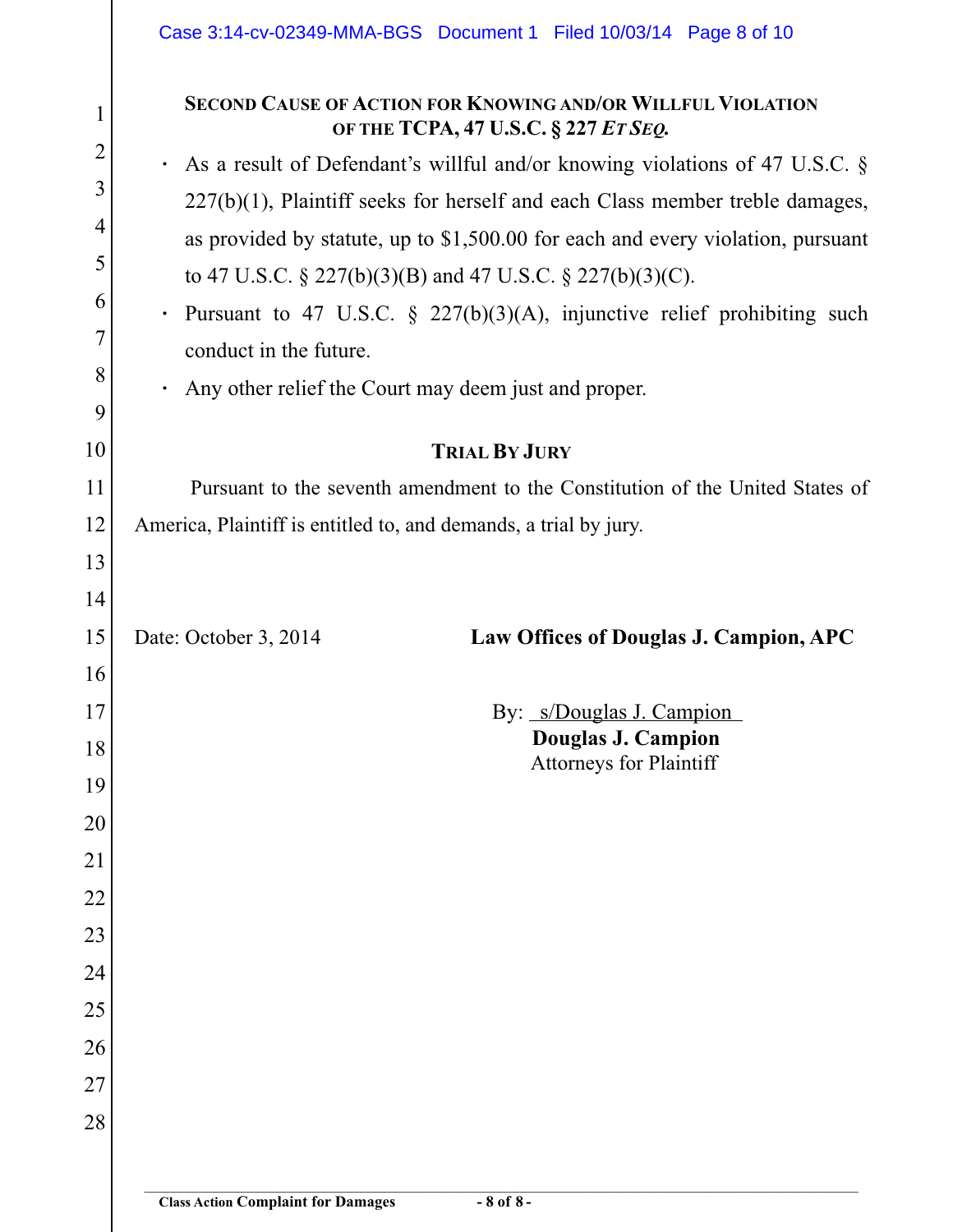## Case 3:14-cv-02349-MMARGS COVER SHEET 6 10/03/14 Page 9 of 10

JS 44 (Rev. 12/12)

The JS 44 civil cover sheet and the information contained herein neither replace nor supplement the filing and service of pleadings or other papers as required by law, except as provided by local rules of court. This form,

| I. (a) PLAINTIFFS<br>Lillian Franklin, Individually and on Behalf of All Others Similarly<br>Situated,                                      |                                                                      |                                                                                                                                                                                |  | <b>DEFENDANTS</b><br>Wells Fargo Bank, N.A.                                  |                                                  |                                                                    |                                                                                                                   |                 |
|---------------------------------------------------------------------------------------------------------------------------------------------|----------------------------------------------------------------------|--------------------------------------------------------------------------------------------------------------------------------------------------------------------------------|--|------------------------------------------------------------------------------|--------------------------------------------------|--------------------------------------------------------------------|-------------------------------------------------------------------------------------------------------------------|-----------------|
| (b) County of Residence of First Listed Plaintiff                                                                                           |                                                                      | San Diego                                                                                                                                                                      |  | County of Residence of First Listed Defendant                                |                                                  |                                                                    |                                                                                                                   |                 |
|                                                                                                                                             | (EXCEPT IN U.S. PLAINTIFF CASES)                                     |                                                                                                                                                                                |  | (IN U.S. PLAINTIFF CASES ONLY)                                               |                                                  |                                                                    |                                                                                                                   |                 |
|                                                                                                                                             |                                                                      |                                                                                                                                                                                |  | NOTE:                                                                        | THE TRACT OF LAND INVOLVED.                      |                                                                    | IN LAND CONDEMNATION CASES, USE THE LOCATION OF                                                                   |                 |
| (c) Attorneys (Firm Name, Address, and Telephone Number)                                                                                    |                                                                      |                                                                                                                                                                                |  | Attorneys (If Known)                                                         |                                                  |                                                                    |                                                                                                                   |                 |
| Douglas J. Campion, Esq. (SBN: 75381)<br>Law Offices of Douglas J. Campion, APC<br>409 Camino Del Rio South, Suite 303, San Diego, CA 92108 |                                                                      |                                                                                                                                                                                |  |                                                                              |                                                  |                                                                    | '14CV2349 MMABGS                                                                                                  |                 |
| <b>II. BASIS OF JURISDICTION</b> (Place an "X" in One Box Only)                                                                             |                                                                      |                                                                                                                                                                                |  | (For Diversity Cases Only)                                                   |                                                  |                                                                    | <b>III. CITIZENSHIP OF PRINCIPAL PARTIES</b> (Place an "X" in One Box for Plaintiff<br>and One Box for Defendant) |                 |
| U.S. Government<br>$\Box$ 1<br>Plaintiff                                                                                                    | 3 Federal Question<br>(U.S. Government Not a Party)                  |                                                                                                                                                                                |  | Citizen of This State                                                        | <b>DEF</b><br><b>PTF</b><br>$\Box$ 1<br>$\Box$ 1 | Incorporated or Principal Place<br>of Business In This State       | PTF<br>$\Box$ 4                                                                                                   | DEF<br>$\Box$ 4 |
| $\Box$ 2 U.S. Government<br>Defendant                                                                                                       | $\Box$ 4 Diversity                                                   | (Indicate Citizenship of Parties in Item III)                                                                                                                                  |  | Citizen of Another State                                                     | $\Box$ 2                                         | 2 Incorporated and Principal Place<br>of Business In Another State | $\Box$ 5                                                                                                          | $\square$ 5     |
|                                                                                                                                             |                                                                      |                                                                                                                                                                                |  | Citizen or Subject of a<br>Foreign Country                                   | $\Box$ 3                                         | $\Box$ 3 Foreign Nation                                            | $\Box$ 6                                                                                                          | $\Box$ 6        |
| <b>IV. NATURE OF SUIT</b> (Place an "X" in One Box Only)<br><b>CONTRACT</b>                                                                 |                                                                      | <b>TORTS</b>                                                                                                                                                                   |  |                                                                              |                                                  |                                                                    |                                                                                                                   |                 |
| $\Box$ 110 Insurance                                                                                                                        | PERSONAL INJURY                                                      | PERSONAL INJURY                                                                                                                                                                |  | <b>FORFEITURE/PENALTY</b><br>1 625 Drug Related Seizure                      |                                                  | <b>BANKRUPTCY</b><br>1422 Appeal 28 USC 158                        | <b>OTHER STATUTES</b><br>375 False Claims Act                                                                     |                 |
| $\Box$ 120 Marine                                                                                                                           | $\Box$ 310 Airplane                                                  | $\Box$ 365 Personal Injury -                                                                                                                                                   |  | of Property 21 USC 881                                                       | 423 Withdrawal                                   |                                                                    | 1 400 State Reapportionment                                                                                       |                 |
| 130 Miller Act<br>$\Box$ 140 Negotiable Instrument                                                                                          | □ 315 Airplane Product<br>Liability                                  | Product Liability<br>367 Health Care/                                                                                                                                          |  | $\Box$ 690 Other                                                             | 28 USC 157                                       |                                                                    | $\Box$ 410 Antitrust<br>$\Box$ 430 Banks and Banking                                                              |                 |
| 150 Recovery of Overpayment<br>& Enforcement of Judgment                                                                                    | □ 320 Assault, Libel &<br>Slander                                    | Pharmaceutical<br>Personal Injury                                                                                                                                              |  |                                                                              | $\Box$ 820 Copyrights                            | <b>PROPERTY RIGHTS</b>                                             | $\Box$ 450 Commerce<br>$\Box$ 460 Deportation                                                                     |                 |
| 151 Medicare Act                                                                                                                            | 330 Federal Employers'                                               | <b>Product Liability</b>                                                                                                                                                       |  |                                                                              | □ 830 Patent                                     |                                                                    | 1 470 Racketeer Influenced and                                                                                    |                 |
| 152 Recovery of Defaulted<br><b>Student Loans</b>                                                                                           | Liability<br>340 Marine                                              | 368 Asbestos Personal<br><b>Injury Product</b>                                                                                                                                 |  |                                                                              | □ 840 Trademark                                  |                                                                    | Corrupt Organizations<br>480 Consumer Credit                                                                      |                 |
| (Excludes Veterans)<br>$\Box$ 153 Recovery of Overpayment                                                                                   | 345 Marine Product<br>Liability                                      | Liability<br>PERSONAL PROPERTY                                                                                                                                                 |  | <b>LABOR</b><br>710 Fair Labor Standards                                     | $\Box$ 861 HIA (1395ff)                          | <b>SOCIAL SECURITY</b>                                             | 490 Cable/Sat TV<br>□ 850 Securities/Commodities/                                                                 |                 |
| of Veteran's Benefits                                                                                                                       | □ 350 Motor Vehicle                                                  | 370 Other Fraud                                                                                                                                                                |  | Act                                                                          | $\Box$ 862 Black Lung (923)                      |                                                                    | Exchange                                                                                                          |                 |
| $\Box$ 160 Stockholders' Suits<br>190 Other Contract                                                                                        | □ 355 Motor Vehicle<br><b>Product Liability</b>                      | $\Box$ 371 Truth in Lending<br>380 Other Personal                                                                                                                              |  | 720 Labor/Management<br>Relations                                            | □ 864 SSID Title XVI                             | $\Box$ 863 DIWC/DIWW (405(g))                                      | 890 Other Statutory Actions<br>$\Box$ 891 Agricultural Acts                                                       |                 |
| 195 Contract Product Liability                                                                                                              | 360 Other Personal                                                   | Property Damage                                                                                                                                                                |  | 740 Railway Labor Act                                                        | $\Box$ 865 RSI (405(g))                          |                                                                    | □ 893 Environmental Matters                                                                                       |                 |
| $\Box$ 196 Franchise                                                                                                                        | Injury<br>$\Box$ 362 Personal Injury -                               | 385 Property Damage<br>Product Liability                                                                                                                                       |  | 751 Family and Medical<br>Leave Act                                          |                                                  |                                                                    | □ 895 Freedom of Information<br>Act                                                                               |                 |
| <b>REAL PROPERTY</b>                                                                                                                        | Medical Malpractice<br><b>CIVIL RIGHTS</b>                           | <b>PRISONER PETITIONS</b>                                                                                                                                                      |  | 790 Other Labor Litigation<br>791 Employee Retirement                        |                                                  | <b>FEDERAL TAX SUITS</b>                                           | □ 896 Arbitration<br>□ 899 Administrative Procedure                                                               |                 |
| $\Box$ 210 Land Condemnation                                                                                                                | $\Box$ 440 Other Civil Rights                                        | <b>Habeas Corpus:</b>                                                                                                                                                          |  | Income Security Act                                                          |                                                  | □ 870 Taxes (U.S. Plaintiff                                        | Act/Review or Appeal of                                                                                           |                 |
| 220 Foreclosure<br>$\Box$ 230 Rent Lease & Ejectment                                                                                        | $\Box$ 441 Voting<br>$\Box$ 442 Employment                           | 1463 Alien Detainee<br>$\Box$ 510 Motions to Vacate                                                                                                                            |  |                                                                              | □ 871 IRS-Third Party                            | or Defendant)                                                      | Agency Decision<br>$\Box$ 950 Constitutionality of                                                                |                 |
| $\Box$ 240 Torts to Land                                                                                                                    | $\Box$ 443 Housing/                                                  | Sentence                                                                                                                                                                       |  |                                                                              |                                                  | 26 USC 7609                                                        | State Statutes                                                                                                    |                 |
| $\Box$ 245 Tort Product Liability<br>290 All Other Real Property                                                                            | Accommodations<br>$\Box$ 445 Amer. w/Disabilities -                  | □ 530 General<br>535 Death Penalty                                                                                                                                             |  | <b>IMMIGRATION</b>                                                           |                                                  |                                                                    |                                                                                                                   |                 |
|                                                                                                                                             | Employment<br>$\Box$ 446 Amer. w/Disabilities                        | Other:<br>$\Box$ 540 Mandamus & Other                                                                                                                                          |  | $\Box$ 462 Naturalization Application<br>$\Box$ 465 Other Immigration        |                                                  |                                                                    |                                                                                                                   |                 |
|                                                                                                                                             | Other                                                                | $\Box$ 550 Civil Rights                                                                                                                                                        |  | Actions                                                                      |                                                  |                                                                    |                                                                                                                   |                 |
|                                                                                                                                             | 448 Education<br>555 Prison Condition<br>$\Box$ 560 Civil Detainee - |                                                                                                                                                                                |  |                                                                              |                                                  |                                                                    |                                                                                                                   |                 |
|                                                                                                                                             |                                                                      | Conditions of<br>Confinement                                                                                                                                                   |  |                                                                              |                                                  |                                                                    |                                                                                                                   |                 |
| V. ORIGIN (Place an "X" in One Box Only)                                                                                                    |                                                                      |                                                                                                                                                                                |  |                                                                              |                                                  |                                                                    |                                                                                                                   |                 |
| $\boxtimes$ 1 Original<br>Proceeding                                                                                                        | $\square$ 2 Removed from<br>$\Box$ 3<br><b>State Court</b>           | Remanded from<br>Appellate Court                                                                                                                                               |  | $\Box$ 4 Reinstated or<br>$\Box$ 5 Transferred from<br>Reopened<br>(specify) | Another District                                 | $\Box$ 6 Multidistrict<br>Litigation                               |                                                                                                                   |                 |
|                                                                                                                                             |                                                                      | Cite the U.S. Civil Statute under which you are filing <i>(Do not cite jurisdictional statutes unless diversity)</i> :<br>47 U S C S 227 et seq $\frac{i}{15}$ 15 $\cdot$ 1692 |  |                                                                              |                                                  |                                                                    |                                                                                                                   |                 |
| VI. CAUSE OF ACTION                                                                                                                         | 47 U.S.C. § 227 et seq. i<br>Brief description of cause:             |                                                                                                                                                                                |  |                                                                              |                                                  |                                                                    |                                                                                                                   |                 |
|                                                                                                                                             |                                                                      | Violation of the Fair Debt Collection Practices Act                                                                                                                            |  |                                                                              |                                                  |                                                                    |                                                                                                                   |                 |
| VII. REQUESTED IN<br><b>COMPLAINT:</b>                                                                                                      | ⊠<br>UNDER RULE 23, F.R.Cv.P.                                        | CHECK IF THIS IS A CLASS ACTION                                                                                                                                                |  | <b>DEMAND \$</b><br>5,000,000.00                                             |                                                  | <b>JURY DEMAND:</b>                                                | CHECK YES only if demanded in complaint:<br>$\times$ Yes<br>$\square$ No                                          |                 |
| VIII. RELATED CASE(S)<br><b>IF ANY</b>                                                                                                      | (See instructions):                                                  | <b>JUDGE</b>                                                                                                                                                                   |  |                                                                              |                                                  | DOCKET NUMBER                                                      |                                                                                                                   |                 |
| <b>DATE</b>                                                                                                                                 |                                                                      | SIGNATURE OF ATTORNEY OF RECORD                                                                                                                                                |  |                                                                              |                                                  |                                                                    |                                                                                                                   |                 |
| 10/03/2014<br>s/Douglas J. Campion                                                                                                          |                                                                      |                                                                                                                                                                                |  |                                                                              |                                                  |                                                                    |                                                                                                                   |                 |
| <b>FOR OFFICE USE ONLY</b>                                                                                                                  |                                                                      |                                                                                                                                                                                |  |                                                                              |                                                  |                                                                    |                                                                                                                   |                 |
| <b>RECEIPT#</b>                                                                                                                             | <b>AMOUNT</b>                                                        | <b>APPLYING IFP</b>                                                                                                                                                            |  | <b>JUDGE</b>                                                                 |                                                  | MAG. JUDGE                                                         |                                                                                                                   |                 |